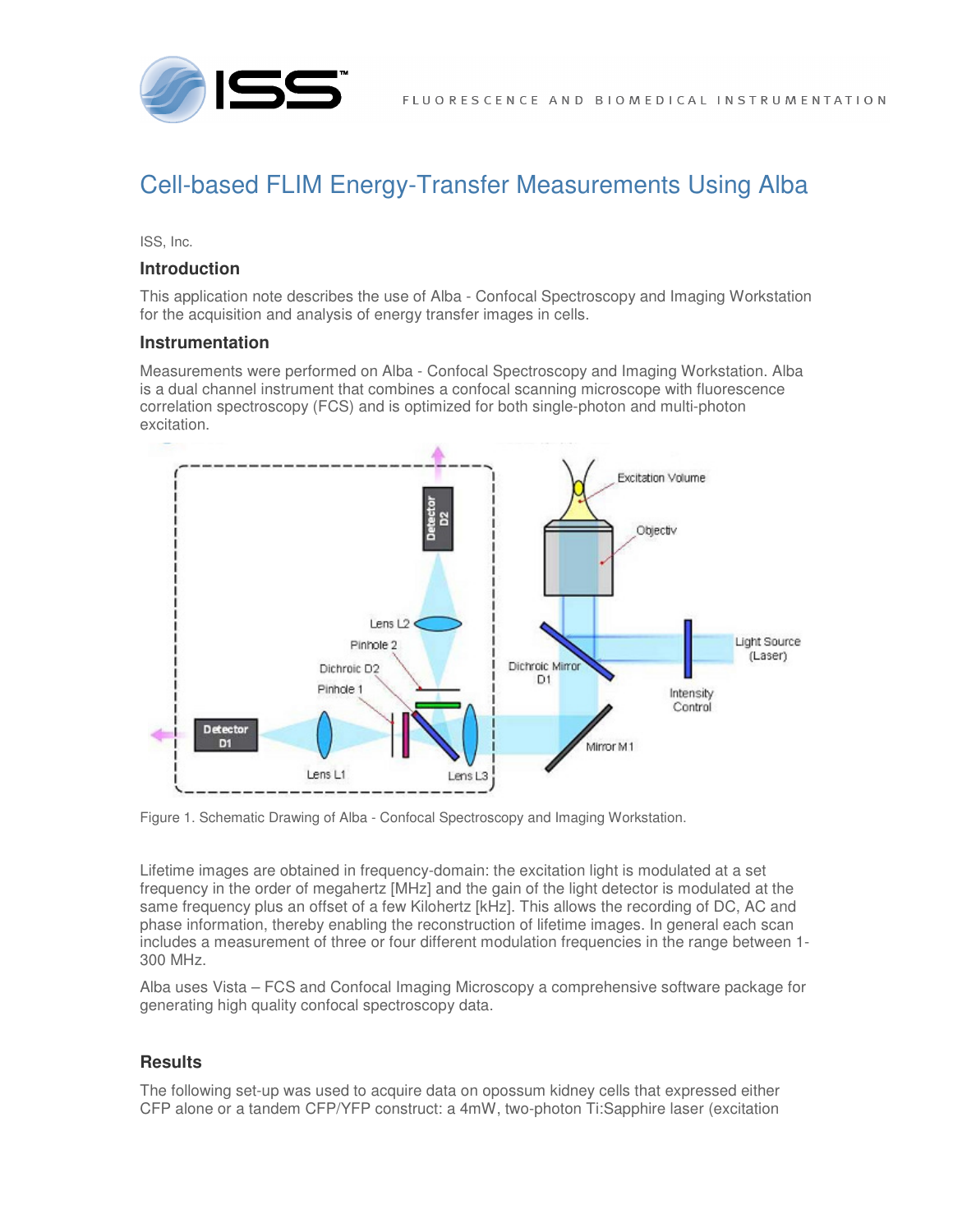wavelength = 850 nm), a 60X water objective with NA=1.2 and a Nikon TE2000E microscope; the acquisition time for each sample was 65 seconds. An 80 MHz modulation frequency was used. The images in channel 1 were collected through a 520 – 560 nm YFP filter and in channel 2 through a 460 – 500 nm CFP filter.

## **CFP Images**

Figure 2 shows images of cells expressing CFP. The upper left image depicts the channel 2 DC intensity image while the upper right image shows the modulation image. The calculated lifetime images from modulation (lower left) and phase (lower right) are also shown.



Figure 2. Images of CFP-expressing opossum kidney cells acquired with Alba - Confocal Spectroscopy and Imaging Workstation: Upper left: DC image, upper right: modulation image, lower left: modulation lifetime image, lower right: phase lifetime image.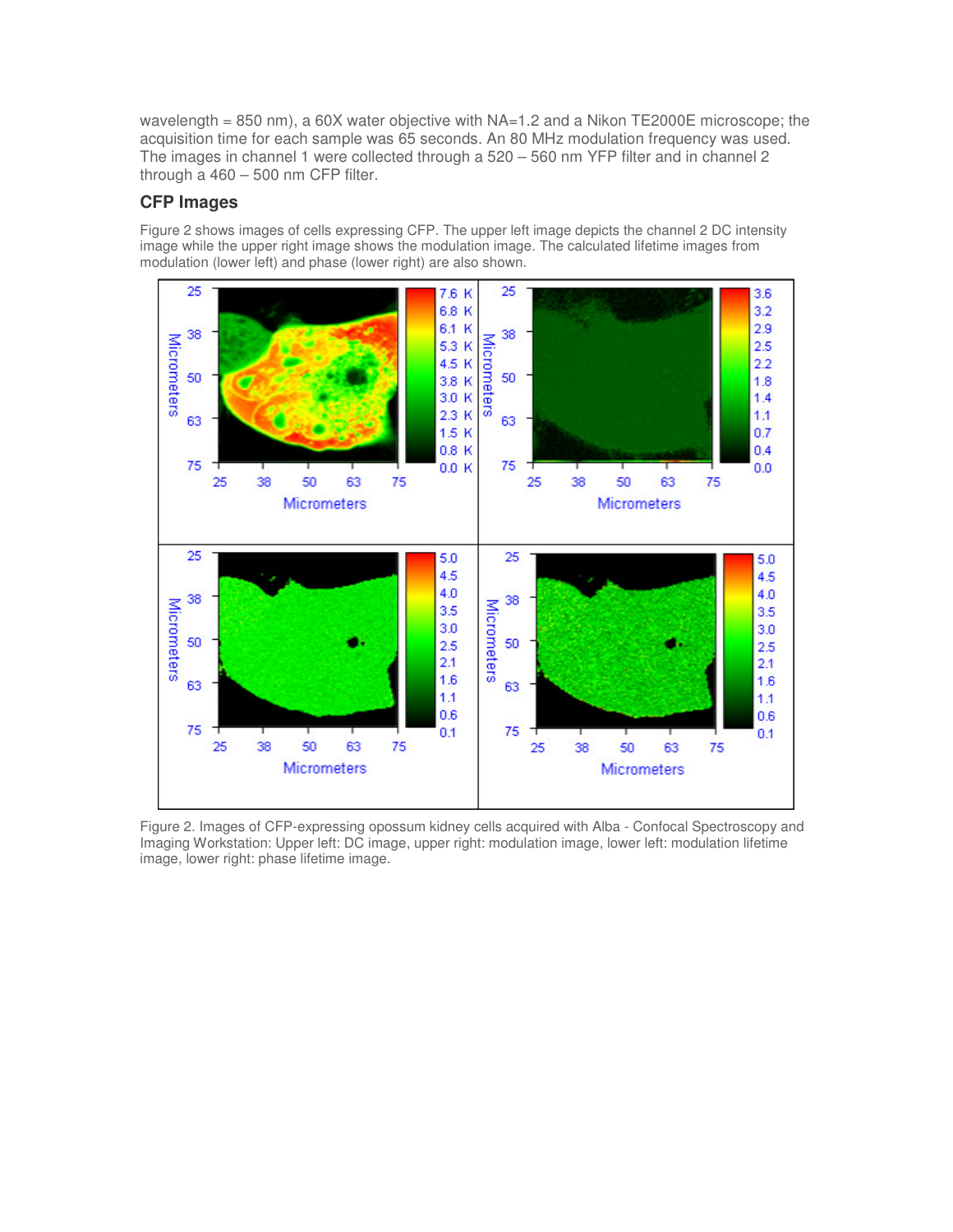

Figure 3. Left: Modulation-lifetime distrubution with a lifetime centered at 2.34 ns; right: phase-lifetime distribution with a lifetime centered at 2.01 ns for the previous images.

## **CFP/YFP Energy-Transfer Images**

Figure 4 shows images of opossum kidney cells expressing the CFP/YFP tandem protein. Compared to the cells expressing only CFP these cells clearly exhibit shorter donor fluorescent lifetimes. This can be seen from the modulation and phase lifetime distributions given in Figure 5 and is indicative of fluorescence resonance energy transfer occurring between the CFP and YFP in the tandem construct.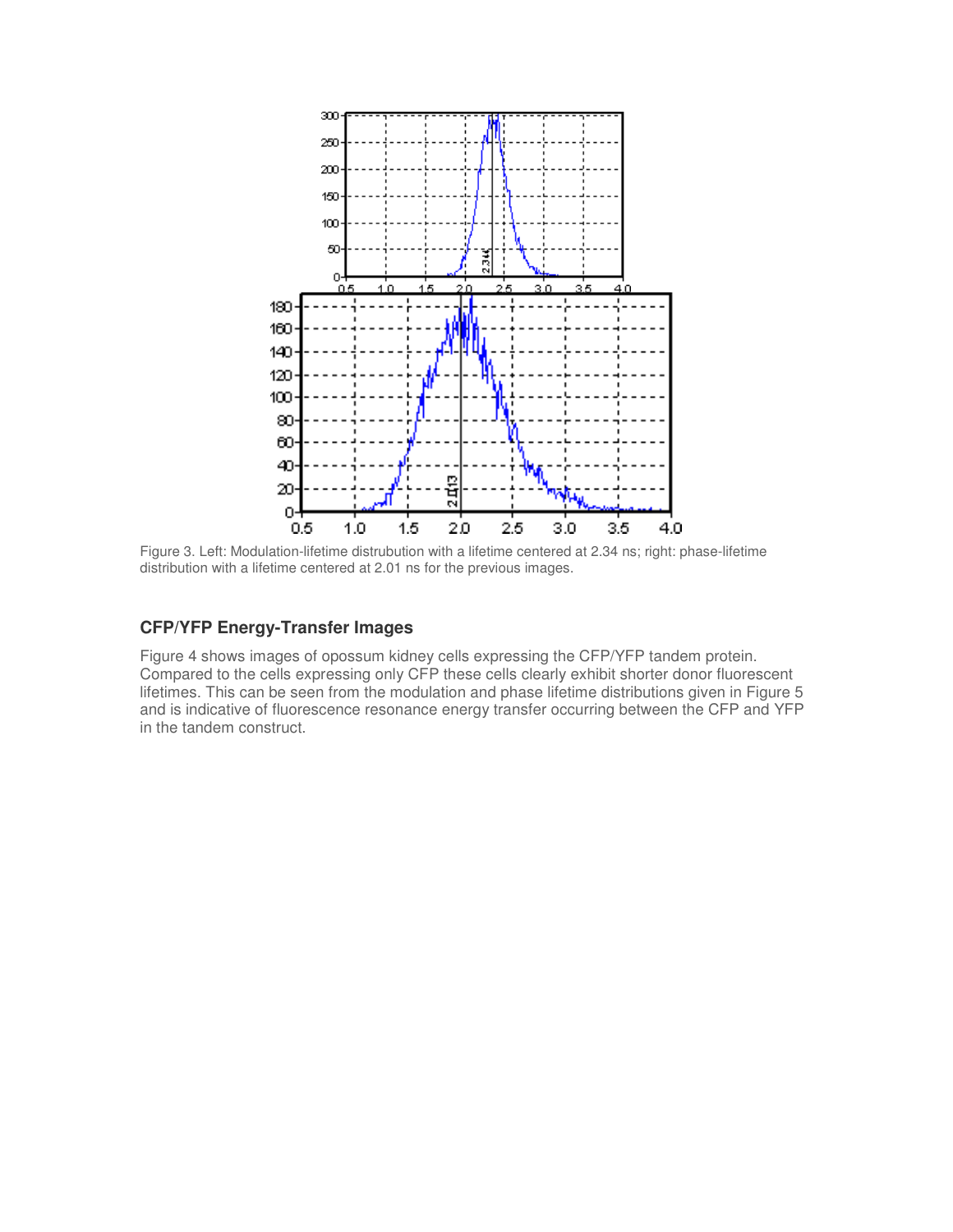

Figure 4. Images of opossum kidney cells expressing a CFP/YFP tandem protein as acquired with Alba - Confocal Spectroscopy and Imaging Workstation: Upper left: DC image, upper right: modulation image, lower left: modulation lifetime image, lower right: phase lifetime image.



Figure 5. Left: Modulation-lifetime distribution with a lifetime centered at 1.88 ns; right: phase-lifetime distribution with a lifetime centered at 1.43 ns for the previous images.

From the reduction in the CFP modulation lifetime we calculate 28% average energy transfer in the tandem construct. Similarly, 29% average energy transfer is calculated from the reduction in the phase-lifetime. These values are in excellent agreement with values for this tandem construct measured in other systems [1].